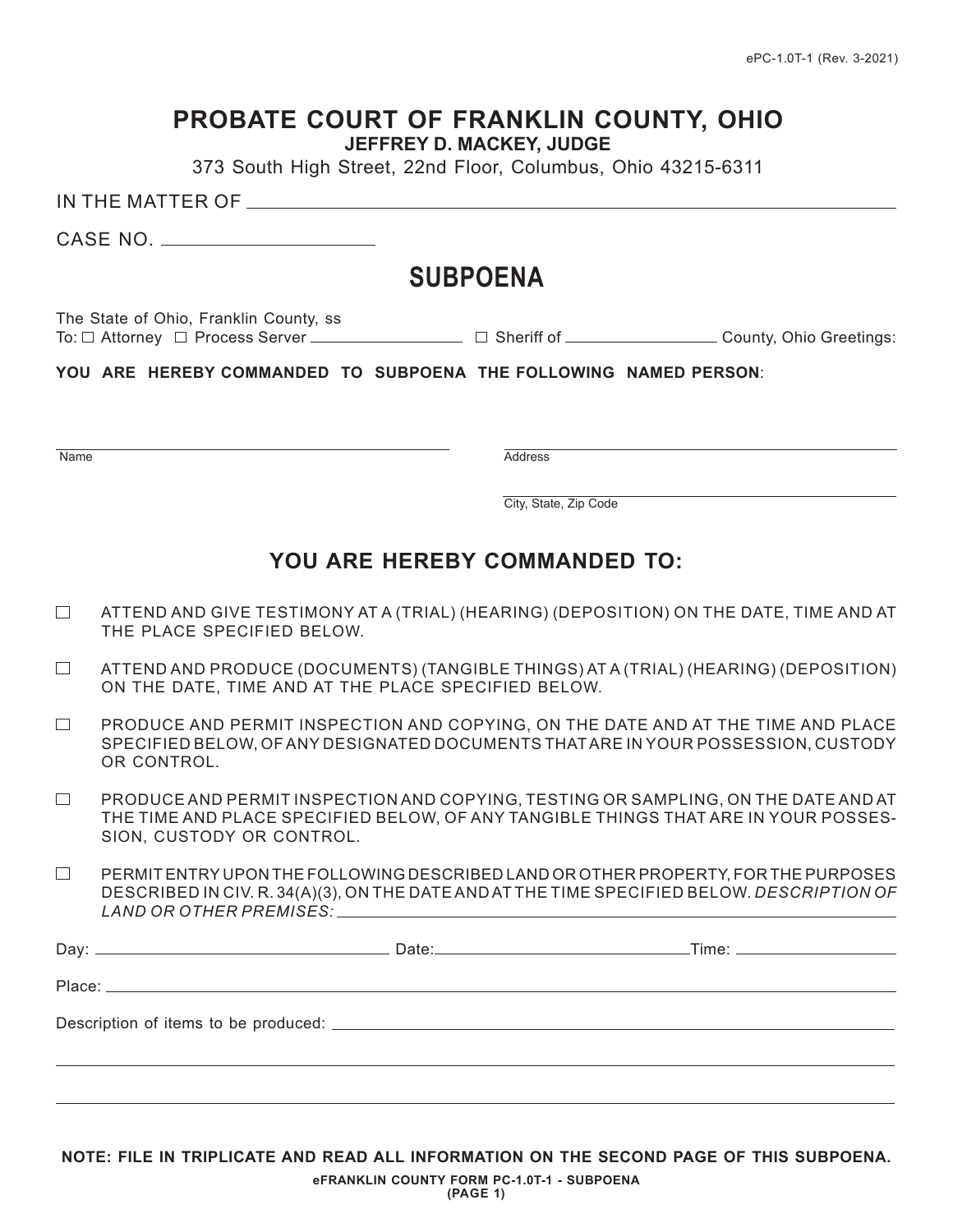#### **CIVIL RULE 45 (C) PROTECTION OF PERSONS SUBJECT TO SUBPOENAS.**

- 1. A party or an attorney responsible for the issuance and service of a subpoena shall take reasonable steps to avoid imposing undue burden or expense on a person subject to that subpoena.
- 2. (a) A person commanded to produce under divisions (a)(1)(b)(ii), (iii), (iv), or (v) of this rule need not appear in person at the place of production or inspection unless commanded to attend and give testimony at a deposition, hearing, or trial.
	- (b) Subject to division (d)(2) of this rule, a person commanded to produce under divisions (a)(1)(b)(ii), (iii), (iv), or (v) of this rule may,<br>within fourteen days after service of the subpoena or before the time specifie days after service, serve upon the party or attorney designated in the subpoena written objections to production. If objection is made, the party serving the subpoena shall not be entitled to production except pursuant to an order of the court by which the subpoena was issued. If objection has been made, the party serving the subpoena, upon notice to the person commanded to produce, may move at any time for an order to compel the production. An order to compel production shall protect any person who is not a party or an officer of a party from significant expense resulting from the production commanded.
- 3. On timely motion, the court from which the subpoena was issued shall quash or modify the subpoena, or order appearance or production only under specified conditions, if the subpoena does any of the following:
	- (a) Fails to allow reasonable time to comply;
	- (b) Requires disclosure of privileged or otherwise protected matter and no exception or waiver applies;
	- (c) Requires disclosure of a fact known or opinion held by an expert not retained or specially employed by any party in anticipation of litigation or preparation for trial as described by Civ. R. 26(B)(5), if the fact or opinion does not describe specific events or occurrences in dispute and results from study by that expert that was not made at the request of any party;
	- (d) Subjects a person to undue burden.
- 4. Before filing a motion pursuant to division (c)(3)(d) of this rule, a person resisting discovery under this rule shall attempt to resolve any claim of undue burden through discussions with the issuing attorney. A motion filed pursuant to division (c)(3)(d) of this rule shall be supported by an affidavit of the subpoenaed person or a certificate of that person's attorney of the efforts made to resolve any claim of undue burden.
- 5. If a motion is made under division (c)(3)(c) or (c)(3)(d) of this rule, the court shall quash or modify the subpoena unless the party in whose behalf the subpoena is issued shows a substantial need for the testimony or material that cannot be otherwise met without undue hardship and assures that the person to whom the subpoena is addressed will be reasonably compensated.

#### **CIVIL RULE 45 (D) DUTIES IN RESPONDING TO SUBPOENA.**

- 1. A person responding to a subpoena to produce documents shall, at the person's option, produce them as they are kept in the usual course of business or organized and labeled to correspond with the categories in the subpoena. A person producing documents or electronically stored information pursuant to a subpoena for them shall permit their inspection and copying by all parties present at the time and place set in the subpoena for inspection and copying.
- 2. If a request does not specify the form or forms for producing electronically stored information, a person responding to a subpoena may produce the information in a form or forms in which the information is ordinarily maintained if that form is reasonably usable, or in any form that is reasonably usable. Unless ordered by the court or agreed to by the person subpoenaed, a person responding to a subpoena need not produce the same electronically stored information in more than one form.
- 3. A person need not provide discovery of electronically stored information when the production imposes undue burden or expense. On motion to compel discovery or for a protective order, the person from whom electronically stored information is sought must show that the information is not reasonably accessible because of undue burden or expense. If a showing of undue burden or expense is made, the court may nonetheless order production of electronically stored information if the requesting party shows good cause. The court shall consider the factors in Civ. R. 26(b)(4) when determining if good cause exists. In ordering production of electronically stored information, the court may specify the format, extent, timing, allocation of expenses and other conditions for the discovery of the electronically stored information.
- When information subject to a subpoena is withheld on a claim that it is privileged or subject to protection as trial preparation materials, the claim shall be made expressly and shall be supported by a description of the nature of the documents, communications, or things not produced that is sufficient to enable the demanding party to contest the claim.
- 5. If information is produced in response to a subpoena that is subject to a claim of privilege or of protection as trial-preparation material, the person making the claim may notify any party that received the information of the claim and the basis for it. After being notified, a receiving party must promptly return, sequester, or destroy the specified information and any copies within the party's possession, custody or control. A party may not use or disclose the information until the claim is resolved. A receiving party may promptly present the information to the court under seal for a determination of the claim of privilege or of protection as trial-preparation material. If the receiving party disclosed the information before being notified, it must take reasonable steps to retrieve it. The person who produced the information must preserve the information until the claim is resolved.

#### **CIVIL RULE 45 (E) SANCTIONS.**

Failure by any persons without adequate excuse to obey a subpoena served upon that person may be deemed a contempt of the court from which the subpoena issued. A subpoenaed person or that person's attorney who frivolously resists discovery under this rule may be required by the court to pay reasonable expenses, including reasonable attorney's fees, of the party seeking the discovery. The court from which a subpoena was issued may impose upon a party or attorney in breach of the duty imposed by division (C)(1) of this rule an appropriate sanction, which may include, but not limited to, lost earnings and reasonable attorney's fees.

#### **CIVIL RULE 45 (F) PRIVILEGES.**

Nothing in this rule shall be construed to authorize a party to obtain information protected by any privilege recognized by law, or to authorize any person to disclose such information.-

> **eFRANKLIN COUNTY FORM PC-1.0T-1 - SUBPOENA (PAGE 2)**